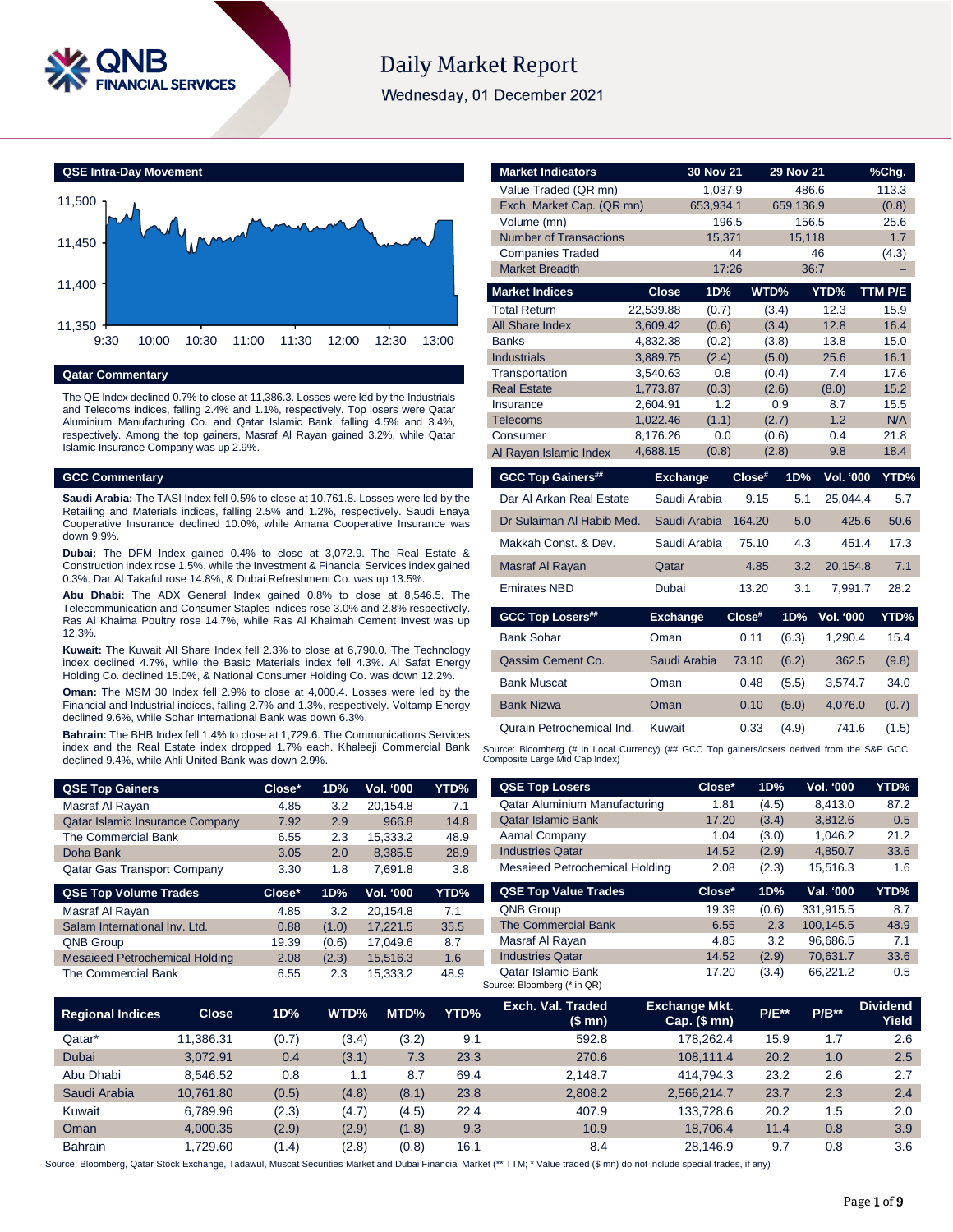# **Qatar Market Commentary**

- The QE Index declined 0.7% to close at 11,386.3. The Industrials and Telecoms indices led the losses. The index fell on the back of selling pressure from GCC and foreign shareholders despite buying support from Qatari and Arab shareholders.
- Qatar Aluminium Manufacturing Co. and Qatar Islamic Bank were the top losers, falling 4.5% and 3.4%, respectively. Among the top gainers, Masraf Al Rayan gained 3.2%, while Qatar Islamic Insurance Company was up 2.9%.
- Volume of shares traded on Tuesday rose by 25.6% to 196.5mn from 156.5mn on Monday. Further, as compared to the 30-day moving average of 158.2mn, volume for the day was 24.3% higher. Masraf Al Rayan and Salam International Inv. Ltd. were the most active stocks, contributing 10.3% and 8.8% to the total volume, respectively.

| <b>Overall Activity</b>                                | Buy %*   | Sell %*  | Net (QR)         |  |  |  |  |  |  |  |
|--------------------------------------------------------|----------|----------|------------------|--|--|--|--|--|--|--|
| Qatari Individuals                                     | 16.74%   | 11.65%   | 52,755,555.5     |  |  |  |  |  |  |  |
| <b>Qatari Institutions</b>                             | 16.18%   | 12.02%   | 43,203,058.0     |  |  |  |  |  |  |  |
| Qatari                                                 | 32.92%   | 23.68%   | 95,958,613.5     |  |  |  |  |  |  |  |
| <b>GCC Individuals</b>                                 | 0.14%    | 0.42%    | (2,967,750.6)    |  |  |  |  |  |  |  |
| <b>GCC</b> Institutions                                | 0.85%    | 2.07%    | (12,630,500.1)   |  |  |  |  |  |  |  |
| <b>GCC</b>                                             | 0.99%    | 2.49%    | (15,598,250.7)   |  |  |  |  |  |  |  |
| Arab Individuals                                       | 3.69%    | 3.35%    | 3,503,552.8      |  |  |  |  |  |  |  |
| <b>Arab Institutions</b>                               | $0.00\%$ | $0.00\%$ |                  |  |  |  |  |  |  |  |
| Arab                                                   | 3.69%    | 3.35%    | 3,503,552.8      |  |  |  |  |  |  |  |
| <b>Foreigners Individuals</b>                          | 0.93%    | 1.64%    | (7,367,351.1)    |  |  |  |  |  |  |  |
| <b>Foreigners Institutions</b>                         | 61.48%   | 68.85%   | (76, 496, 564.4) |  |  |  |  |  |  |  |
| <b>Foreigners</b>                                      | 62.41%   | 70.49%   | (83,863,915.6)   |  |  |  |  |  |  |  |
| Source: Qatar Stock Exchange (*as a % of traded value) |          |          |                  |  |  |  |  |  |  |  |

**Ratings and Global Economic Data**

### **Ratings Updates**

| Company                     | <b>Agency</b>                                                                  | Market | Tvpe*       | Old Rating | <b>New Rating</b> | <b>Rating Change</b>     | Outlook  | <b>Outlook</b><br>Change |  |
|-----------------------------|--------------------------------------------------------------------------------|--------|-------------|------------|-------------------|--------------------------|----------|--------------------------|--|
| <b>Gulf Insurance Group</b> | Moody's                                                                        | Kuwait | <b>IFSR</b> |            |                   | $\overline{\phantom{0}}$ | Positive |                          |  |
|                             | Source: News reports, Bloomberg (* I FSR- Insurance Financial Strength Rating) |        |             |            |                   |                          |          |                          |  |

|             | Global Economic Data |                                                 |                                        |            |               |                   |                 |
|-------------|----------------------|-------------------------------------------------|----------------------------------------|------------|---------------|-------------------|-----------------|
| <b>Date</b> | <b>Market</b>        | <b>Source</b>                                   | Indicator                              | Period     | <b>Actual</b> | <b>Consensus</b>  | <b>Previous</b> |
| 11-30       | <b>US</b>            | <b>Federal Housing Finance Agency</b>           | FHFA House Price Index MoM             | Sep        | 0.90%         | 1.20%             | 1.00%           |
| $11 - 30$   | <b>US</b>            | <b>Federal Housing Finance Agency</b>           | House Price Purchase Index QoQ         | 3Q         | 4.20%         | $-$               | 5.10%           |
| $11 - 30$   | <b>US</b>            | <b>Market News International</b>                | <b>MNI Chicago PMI</b>                 | Nov        | 61.8          | 67                | 68.4            |
| $11 - 30$   | <b>US</b>            | <b>Conference Board</b>                         | <b>Conf. Board Consumer Confidence</b> | Nov        | 109.5         | 110.9             | 111.6           |
| $11 - 30$   | <b>US</b>            | <b>Conference Board</b>                         | Conf. Board Present Situation          | <b>Nov</b> | 142.5         |                   | 145.5           |
| $11 - 30$   | <b>US</b>            | <b>Conference Board</b>                         | <b>Conf. Board Expectations</b>        | Nov        | 87.6          |                   | 89              |
| $11 - 30$   | EU                   | Eurostat                                        | CPI Core YoY                           | Nov        | 2.60%         | 2.30%             | 2.00%           |
| $11 - 30$   | <b>EU</b>            | Eurostat                                        | <b>CPI Estimate YoY</b>                | <b>Nov</b> | 4.90%         | 4.50%             | 4.10%           |
| $11 - 30$   | <b>EU</b>            | Eurostat                                        | <b>CPI MoM</b>                         | Nov        | 0.50%         | 0.10%             | 0.80%           |
| $11 - 30$   | Germany              | Deutsche Bundesbank                             | Unemployment Change (000's)            | <b>Nov</b> | $-34.0k$      | $-25.0k$          | $-40.0k$        |
| 11-30       | Germany              | Deutsche Bundesbank                             | Unemployment Claims Rate SA            | Nov        | 5.30%         | 5.40%             | 5.40%           |
| $11 - 30$   | Germany              | <b>German Federal Statistical Office</b>        | <b>CPI Brandenburg MoM</b>             | <b>Nov</b> | $-0.20%$      | -                 | 0.30%           |
| $11 - 30$   | Germany              | German Federal Statistical Office               | CPI Brandenburg YoY                    | Nov        | 5.70%         | -                 | 5.00%           |
| $11 - 30$   | France               | <b>INSEE National Statistics Office</b>         | PPI MoM                                | Oct        | 2.90%         | -                 | 1.70%           |
| $11 - 30$   | France               | <b>INSEE National Statistics Office</b>         | PPI YoY                                | Oct        | 14.90%        | $\qquad \qquad -$ | 11.70%          |
| $11 - 30$   | France               | <b>INSEE National Statistics Office</b>         | <b>Consumer Spending MoM</b>           | Oct        | $-0.40%$      | 0.00%             | 0.20%           |
| $11 - 30$   | France               | <b>INSEE National Statistics Office</b>         | <b>Consumer Spending YoY</b>           | Oct        | $-5.30%$      | $-5.00%$          | $-1.90%$        |
| $11 - 30$   | France               | <b>INSEE National Statistics Office</b>         | <b>CPI EU Harmonized MoM</b>           | Nov        | 0.40%         | 0.20%             | 0.40%           |
| $11 - 30$   | France               | <b>INSEE National Statistics Office</b>         | <b>CPI EU Harmonized YoY</b>           | Nov        | 3.40%         | 3.20%             | 3.20%           |
| $11 - 30$   | France               | <b>INSEE National Statistics Office</b>         | <b>CPI MoM</b>                         | <b>Nov</b> | 0.40%         | 0.20%             | 0.40%           |
| $11 - 30$   | France               | <b>INSEE National Statistics Office</b>         | <b>CPI YoY</b>                         | Nov        | 2.80%         | 2.60%             | 2.60%           |
| $11 - 30$   | France               | <b>INSEE National Statistics Office</b>         | <b>GDP QoQ</b>                         | 3Q         | 3.00%         | 3.00%             | 3.00%           |
| $11 - 30$   | France               | <b>INSEE National Statistics Office</b>         | <b>GDP YoY</b>                         | 3Q         | 3.30%         | 3.30%             | 3.30%           |
| $11 - 30$   | Japan                | Ministry of Internal Affairs and Communications | <b>Jobless Rate</b>                    | Oct        | 2.70%         | 2.80%             | 2.80%           |
| $11 - 30$   | Japan                | Ministry of Economy Trade and Industry          | <b>Industrial Production MoM</b>       | Oct        | 1.10%         | 1.90%             | $-5.40%$        |
| $11 - 30$   | Japan                | Ministry of Economy Trade and Industry          | <b>Industrial Production YoY</b>       | Oct        | $-4.70%$      | $-4.40%$          | $-2.30%$        |
| $11 - 30$   | Japan                | Ministry of Land, Infrastructure and Transport  | <b>Housing Starts YoY</b>              | Oct        | 10.40%        | 5.50%             | 4.30%           |
| $11 - 30$   | China                | <b>China Federation of Logistics</b>            | Non-manufacturing PMI                  | Nov        | 52.3          | 51.5              | 52.4            |
| $11 - 30$   | China                | China Federation of Logistics                   | <b>Manufacturing PMI</b>               | Nov        | 50.1          | 49.7              | 49.2            |
| $11 - 30$   | China                | <b>Markit</b>                                   | <b>Composite PMI</b>                   | Nov        | 52.2          |                   | 50.8            |

Source: Bloomberg (s.a. = seasonally adjusted; n.s.a. = non-seasonally adjusted; w.d.a. = working day adjusted)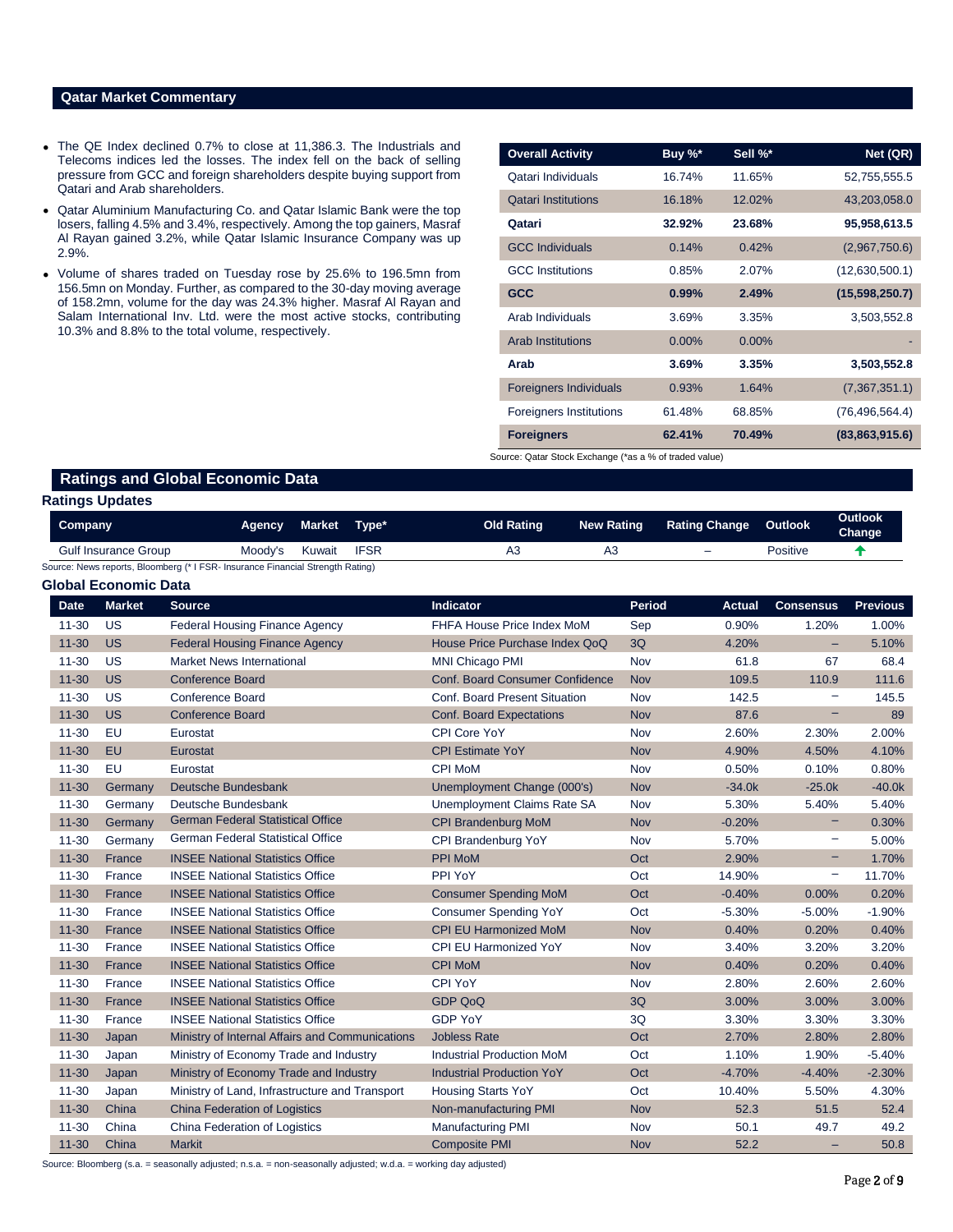**Qatar** 

- **MARK, KCBK complete legal merger –** Masraf Al Rayan (MARK) has completed the legal merger of Al Khaliji Commercial Bank (KCBK), effective Wednesday, creating one of the largest Shariah-compliant lenders in the region with more than QR182bn in total assets. The two banks are considered one legal entity bearing the name Masraf Al Rayan with its head office in Lusail City. Masraf Al Rayan's capital has increased from QR7.5bn to QR9.3bn, and Al Khaliji shareholders receive 0.5 ordinary shares in Masraf Al Rayan as consideration for every ordinary share held. The trading in Masraf Al Rayan shares continues with the increased capital, while Al Khaliji stands delisted from the Qatar Stock Exchange, effective today. With a robust capital position, and strong liquidity, the bank is in a prime position to accelerate Qatar's journey towards Vision 2030 by leveraging its increased scale, compelling product offering and excellent talent base. The merger is a "turning point" in Qatar's banking sector, enabling growth for corporates facilitating landmark deals, fostering small and medium enterprises (SME) development and lending and supporting prosperity for its private clients to manage and grow their wealth and for the retail customers to reach their potential. The group has international operations in France, the UK and the UAE. The integration of products and services is expected to be completed during 2022. The new board and leadership team is in place and will oversee the process. (QSE, Gulf-Times.com)
- **ORDS promotes high-value solutions for hotel industry during FIFA Arab Cup 2021 –** Ooredoo Qatar (ORDS), a leading one-stop national provider of ICT and global supporter of sporting achievements, will be assisting the hotel industry during the FIFA Arab Cup 2021 Ooredoo anticipates that this tournament will attract fans from all around the Arab world, which will lead to an increase in demand for data and other services. Ooredoo is already equipping sports venues with the latest technology and is now proposing a roll-out of commercial incentives for the hotel sector. Hotels can get increased value and preferential rates across a wide range of services when they sign up for the offer, which runs for three months. Following the offer activation, benefits will be available for 12 months. Ooredoo hotel offers include promotional prices for the Business Internet service upon upgrade, special bundles of mobile broadband with the latest 5G devices, Business SMS services without rental charge for three months, Cloud Backup Service with a free 30-day trial. (Gulf-Times.com)
- **QIGD postpones the EGM to January 2 due to lack of quorum –** Qatari Investors Group (QIGD) announced that due to non-legal quorum for the EGM on November 29, 2021, it has been decided to postpone the meeting to January 02, 2022 at 04:30 PM at QIG Tower - Lusail. (QSE)
- **Vodafone: Qatar becoming a global connectivity hub –** In 2021, we are all accustomed to high-speed internet connectivity. Within seconds, a slow internet browser can turn anticipation into frustration. We roll our eyes and give it another moment or two before abandoning our visit to the site altogether, looking for a quicker path to the desired information. We might be more forgiving if we were operating from a basement or a remote island, but generally high-speed internet is seen as a commodity and is expected from service providers. Yet, there are few questions as elusive as: Where does our internet come from? How does it connect us to the world in a moment's notice? The answer lies deep beneath sea level. Submarine cable systems, embedded across our oceans and seas, connect continents and make fast digital data transfer possible. Using optical fiber technology, they carry tele-phone, internet and private data traffic

across the globe. All we have to do is open our favorite digital device. For Qatar and the wider region, the need for reliable internet connectivity and a rapidly growing infrastructure has driven the regional deployment of robust submarine cable networks. Vodafone Qatar has been a partner to Gulf Bridge International (GBI) since 2011, a global cloud, connectivity and content enabler, to connect us to other GCC nations, Europe, and Asia–Pacific, underpinned by their fully owned and operated submarine cable network. Over 390 subsea cables currently carry 99 percent of data traffic that is crossing our oceans. They are more reliable and can deliver far greater data capacity than satellites. (Peninsula Qatar)

- **Dukhan Bank launches personal finance campaign on occasion of Qatar National Day –** In celebration of Qatar National Day 2021, Dukhan Bank has launched a new campaign for personal finance. Successful applicants, whether new and existing customers, will enjoy a grace period of up to 18 months and will also receive 18,000 additional DAwards points under the bank's highly popular rewards program. The minimum amount of finance is QR200,000, borrowed over a period of at least four years. This campaign will run from December 1 to 18, 2021. (Gulf-Times.com)
- **PSA: Qatar's PPI jumps 103% YoY in October –** Qatar's hydrocarbons sector and certain manufacturing businesses such as basic chemicals and refined petroleum products faced significant price pressure this October, as the country's producers' price index (PPI) soared 103% year-on-year, according to the official estimates. Qatar's PPI, which captures price pressure felt by the producers of goods and services, shot up 13.5% on a monthly basis in the review period, said the figures released by the Planning and Statistics Authority (PSA). The PSA had released a new PPI series in late 2015. With a base of 2013, it draws on an updated sampling frame and new weights. The previous sampling frame dates from 2006, when the Qatari economy was much smaller than today and the range of products made domestically much narrower. The hardening of the global crude oil and industrial input prices had its reflection in the PPI. The mining PPI, which carries the maximum weight of 72.7%, reported 122.2% surge YoY in October 2021 as the selling price of crude petroleum and natural gas was seen soaring 122.8%; even as that of stone, sand and clay declined 1.9%. The mining PPI escalated 16.3% on a monthly basis in October this year on the back of a 16.3% jump in the average selling price of crude petroleum and natural gas and 0.9% in stone, sand and clay. The manufacturing sector PPI, which has a weight of 26.8% in the basket, zoomed 70% YoY in October 2021 on the back of a 110.9% increase in the average price of basic chemicals, 73% in refined petroleum products, 35.1% in basic metals, 13.3% in rubber and plastics products, 11.4% in paper and paper products, 6.2% in other chemical products and fibres, 0.7% in cement and other non-metallic mineral products and 0.6% in grain mill and other products. Nevertheless, there was 1.2% decline in the average selling price of juices and 1.1% in beverages. (Gulf-Times.com)
- **Qatar October M2 money supply rises 4.9% YoY; Falls 0.9% MoM –** Qatar Central bank has published data on monetary aggregates for October on website. M2 money supply rose 4.9% from year ago; fell 0.9% MoM. M1 money supply rose 3.2% from year ago and rose 1.2% MoM. (Bloomberg)
- **Qatar's Central Bank October foreign reserves rise to QR209.6bn –** Qatar Central Bank has published Qatar's foreign reserves for October on website. International reserves and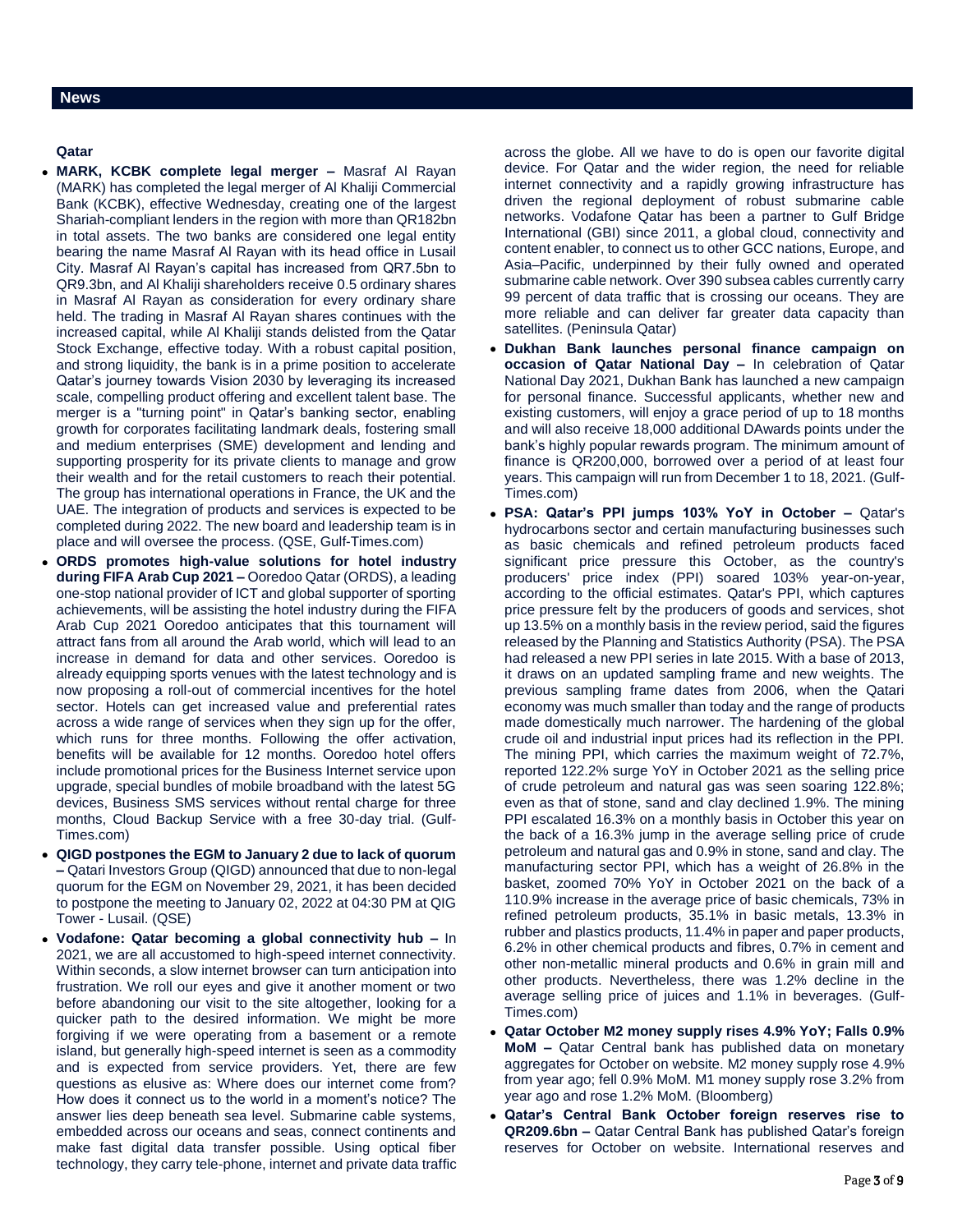foreign currency liquidity rose to QR209.6bn from QR209.4bn in September. (Bloomberg)

- **Qatar Energy announces fuel prices for December 2021 –** Qatar Energy announced the fuel prices for the month of December. As per the latest update: Premium petrol will cost QR2 same as November, Super grade petrol will be priced at QR2.10, same as in November. Diesel will be cost QR2.05 same as in November. The Ministry of Energy and Industry had started pegging the fuel prices to the international market and from September 2017, it is Qatar Energy who announce the monthly price list. (Peninsula Qatar)
- **QDB announces launch of 'Investment Forum 2021' –** Qatar Development Bank (QDB) is launching the Investment Forum 2021 on Monday, December 6, under the theme 'Transforming Economies Through a New Investment Paradigm'. The forum is organized in collaboration with Refinitiv, a London Stock Exchange Group business, and will serve as a platform for entrepreneurs, small and medium-sized enterprises (SMEs), and investors from Qatar and around the world to explore mutual growth opportunities and forge partnerships. This year's edition will be held under the strategic sponsorship of Qatar Investment Authority (QIA), the platinum sponsorship of Qatar Free Zones Authority (QFZA), the Investment Promotion Agency Qatar (IPA Qatar), and Qatar Financial Centre (QFC), as well as the gold sponsorship of QInvest. Through this platform, QDB seeks to bolster the case for investment in startups and SMEs, which effectively addresses a major challenge that entrepreneurs tend to face at the beginning of their entrepreneurial journey by connecting them to various types of investors, including angel investors and venture capital funds that invest in advanced-tech early-stage startups with high-growth potential. (Gulf-Times.com)
- **Minister: Qatar moving forward with labor reforms –** HE the Minister of Labor Dr Ali bin Smaikh Al-Marri held a series of meetings with a number of officials from the International Labor Organization, the International Organization for Migration, and other officials, on the occasion of his current visit to Geneva to participate in the high-level meeting of the Council of the International Organization for Migration, which is being hosted in the Swiss capital. HE the Minister of Labor met the Director-General of the International Labor Organization Guy Ryder, and they discussed strengthening the existing cooperation between Qatar and the organization. (Gulf-Times.com)
- **Lusail to get majority of new office space supply in 2022 –** Lusail will have a major share in the new office space supply that will be delivered over the next year. Around 65% of the new workspace stock, expected to be delivered over the next 15 months, is earmarked for Lusail, according to real estate consultancy firm ValuStrat. "During the third quarter total office stock in the country amounted to 5.6mn square meters Gross Leasable Area (GLA). Nearly 1.26mn square meters is projected to be delivered in the next 15 months with 65% concentrated in Lusail and remaining distributed in Msheireb Downtown, Al Dafna, Onaiza, Umm Ghuwailina and Salata," Pawel Banach, General Manager, ValuStrat told The Peninsula. "As of third quarter of this year, 60% of office stock is located in primary locations and is of premium quality," he added. Lusail extends across an area of 38 square kilometers and includes four exclusive islands and 19 multi-purpose residential, mixed-use, entertainment and commercial districts. Featuring 22 hotels with international star ratings, Lusail's vibrant, multicultural hodgepodge promises a boon for hospitality, tourism and investments in Qatar. Lusail City is the largest single sustainable development being undertaken in Qatar. Located just over 20 kilometres from Doha, Lusail City has been designed to offer residents and visitors an enhanced quality of life. It is also home

to the 80,000-capacity Lusail Stadium. The stadium will host the final of the FIFA World Cup Qatar 2022. (Peninsula Qatar)

- **QFA, Qatar Shell promote Arab Cup at Katara –** The Qatar Football Association (QFA), in cooperation with Qatar Shell, the leading sponsor of the QFA, are organizing a variety of events for the fans at the Katara Cultural Village during the FIFA Arab Cup. Through the latest initiative, Qatar Shell continues its fruitful partnership with QFA to support the national teams. (Gulf-Times.com)
- **Qatar Energy becomes official FIFA partner for the Arab Cup Qatar –** Qatar Energy has teamed up with FIFA as an official Partner for the FIFA Arab Cup Qatar 2021, which will be held in the State of Qatar from 30 November until 18 December. "The FIFA Arab Cup is a unique opportunity for Qatar Energy to grow their relationship with sport and football in their region," said Eduardo Solis, FIFA's Head of Marketing Partnerships. (Gulf-Times.com)
- **Amir welcomes football lovers to 'Doha of all Arabs' –** Amir HH Sheikh Tamim bin Hamad Al Thani inaugurated FIFA Arab Cup Qatar 2021 at Al Bayt Stadium, yesterday. HH the Amir announced the inauguration of the tournament, saying "In the name of God and with God's Blessings, I declare the opening of the FIFA Arab Cup Qatar 2021, wishing all national teams well. All Arabs are welcome to the Doha of all Arabs." The opening ceremony was attended by the Father Amir HH Sheikh Hamad bin Khalifa Al Thani, HH Sheikha Moza bint Nasser, Personal Representative of HH the Amir HH Sheikh Jassim bin Hamad Al Thani, HH Sheikh Abdullah bin Khalifa Al Thani, HH Sheikh Mohammed bin Khalifa Al Thani, H E Sheikh Jassim bin Khalifa Al Thani, the Prime Minister and Minister of Interior H E Sheikh Khalid bin Khalifa bin Abdulaziz Al Thani and Speaker of the Shura Council H E Hassan bin Abdullah Al Ghanim, along with a number of Their Excellencies Sheikhs and ministers. (Peninsula Qatar)
- **FIFA President Infantino reflects on stunning opening day at Arab Cup –** A stadium packed with 47,813 fans joined HH the Amir Sheikh Tamim bin Hamad Al-Thani, FIFA President Gianni Infantino, several Heads of State and authorities and presidents from member associations to enjoy the inauguration ceremony of Al Bayt Stadium and to mark the official opening of FIFA Arab Cup 2021 on Tuesday. HH the Amir Sheikh Tamim bin Hamad Al-Thani marked the opening of the FIFA Arab Cup with welcoming words as he wished the best to all the participating teams in the competition. The entertaining opening ceremony was a historical journey from the past to the present, with messages of unity to Arabs as the FIFA president Infantino enjoyed a thrilling opening day of the inaugural tournament, including Qatar's opener against Bahrain. "I am very happy today," said President Infantino after watching matches that were played in Groups A and B. "It is a fantastic celebration of football, of Arab football and of world football. The stadiums are so fantastic, and everyone is looking forward to the Arab Cup now and the FIFA World Cup after," he added. (Gulf-Times.com)
- **AkzoNobel to establish global innovation, development center for marine coatings sustainability at QFZ –** Qatar Free Zones Authority (QFZA) has announced that AkzoNobel will establish a new global innovation and development center in Qatar Free Zones (QFZ) for its marine coatings business, adding to a growing list of similar facilities located in countries around the world. Through a partnership with QFZA, the new center will be located in Umm Alhoul Free Zone, adjacent to Hamad Port. It will serve as a global hub for developing sustainable products, expanding access to these products across the region and contributing to Qatar's sustainable economic growth strategy. The site is planned to include a sea field testing facility based in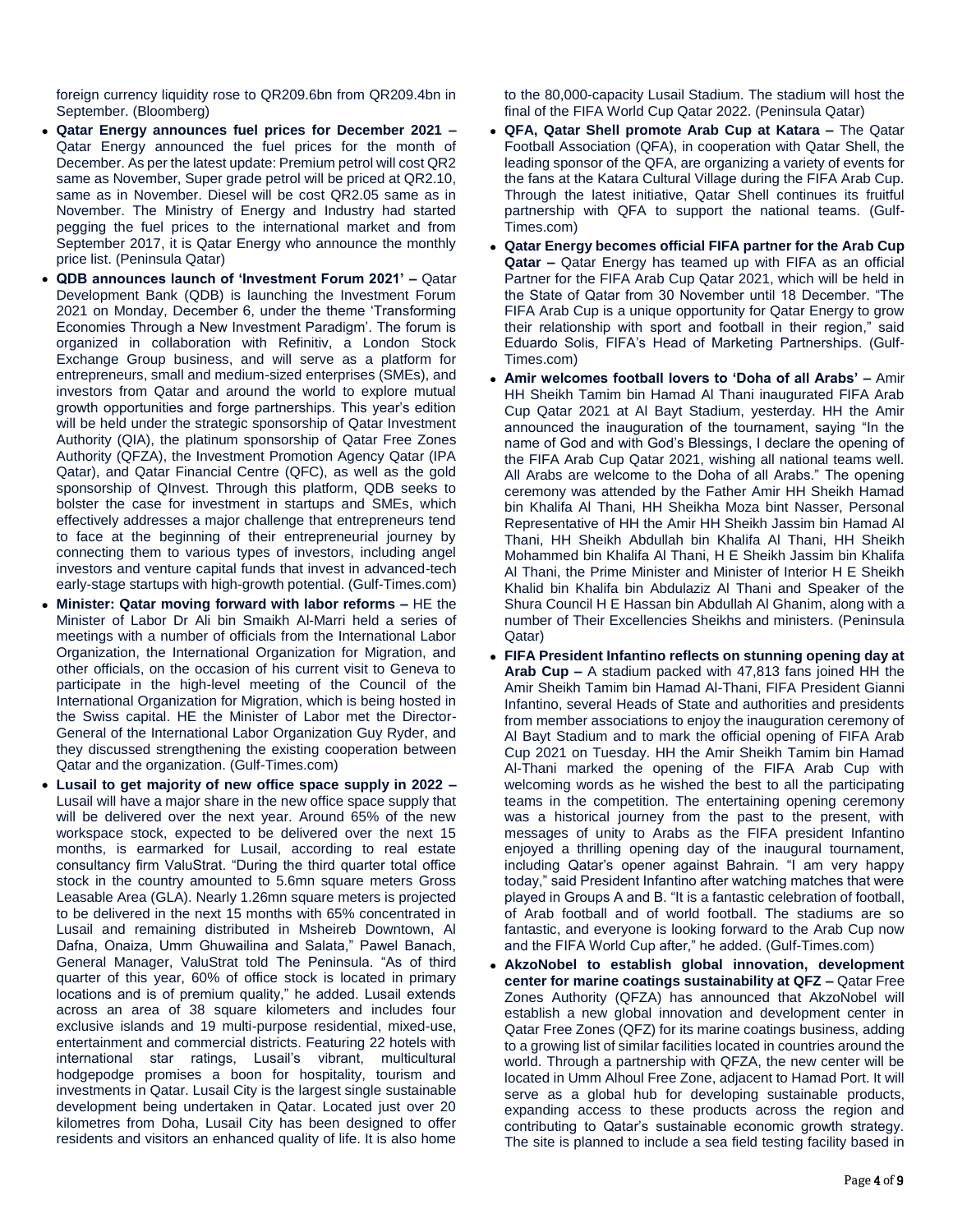Marsa, QFZ's dedicated port and marine services cluster. (Gulf-Times.com)

- **Qatar Airways Tashkent flights in January –** Qatar Airways will add Tashkent, the capital of Uzbekistan, on January 17, 2022, to its global network with twice weekly flights. The service is to be operated by an Airbus A320 aircraft, featuring 12 seats in Business Class and 120 in Economy. The new service will enable passengers flying to and from Tashkent to enjoy seamless connectivity to over 140 destinations, including the UAE, Saudi Arabia, India and the US, via Hamad International Airport (HIA) in Doha. (Gulf-Times.com)
- **Qatar Air warms toward Boeing Freighter in row over Airbus paint –** Qatar Airways Chief Executive Officer Akbar Al Baker hit out at Airbus SE's latest explanation of issues with its A350 longhaul jet and said that Boeing Co. is in the lead to win an order for approaching 50 freighter planes. While the Gulf carrier is keeping its options open as it mulls the merits of Airbus's recently launched A350F cargo jet and the planned 777F from Boeing, the US manufacturer is the "leader in freighters," Al Baker said Tuesday in London. In a stinging attack, the CEO said Airbus's suggestion that copper foil used as a lightning-conductor on the A350's fuselage is to blame for peeling paint points to a serious problem that could require the European plane maker to seek new regulatory approvals for its top-selling wide-body. (Bloomberg)
- **Kahramaa set to serve FIFA World Cup 2022 stadiums –** The Qatar General Electricity and Water Corporation (Kahramaa) has completed steps to support FIFA World Cup Qatar 2022. "The Electricity Networks Affairs has completed all the equipment installation to secure the necessary alternative and backup energy resources for all FIFA World Cup Qatar 2022 stadiums," Kahramaa tweeted. While FIFA World Cup Qatar 2022 will be played in eight state-of-the-art stadiums across Qatar, six of them are currently being used as venues for the FIFA Arab Cup Qatar 2021, which kicked off on Tuesday. As part of the preparations, Kahramaa has set up power stations that feed the stadiums. The feeder stations include transformers, and the stadiums are fed through high quality cables. The stadiums and the feeder stations are connected to the control systems with the National Control Centre of Kahramaa. (Gulf-Times.com)

## **International**

- **UN body says global trade growth outlook for 2022 very uncertain –** Global trade growth has stabilized during the second half of this year but the outlook for 2022 is very uncertain, the U.N. Conference on Trade and Development (UNCTAD) said. "The positive trend for international trade in 2021 is largely the result of the strong recovery in demand due to subsiding pandemic restrictions, economic stimulus packages, and increases in commodity prices," UNCTAD said in a trade update. "However, the forecast for 2022 remains very uncertain". (Reuters)
- **Rising inflation, relentless pandemic dampen US consumer confidence –** US consumer confidence dropped to a nine-month low in November amid worries about the rising cost of living and pandemic fatigue, but that did not change expectations for stronger economic growth this quarter. The survey from the Conference Board on Tuesday showed consumers less enthusiastic about buying a house and big-ticket items such as motor vehicles and major household appliances over the next six months, likely because of shortages, which have boosted prices. Consumers held strong views of the labor market, with the gap between those saying jobs are plentiful versus hard to get widening to a record high. The Conference Board said its consumer confidence index fell to 109.5 this month, the lowest reading since February, from 111.6 in October. The survey was conducted before the discovery of Omicron, a new COVID-19

variant. Economists polled by Reuters had forecast the index falling to 111.0. The measure, which places more emphasis on the labor market, is down from a peak of 128.9 in June. The fall was less than that of the University of Michigan's survey of consumer sentiment, which hit a decade low. Data this month have suggested that the economy was accelerating in the fourth quarter, with consumer spending surging in October and first-time applications for unemployment benefits at a 52-year low. That led economists to raise their growth estimates for the fourth quarter to as high as an 8.6% annualized rate. The economy grew at a 2.1% pace in the July-September quarter. But the outlook for next year has been clouded by the Omicron variant. (Reuters)

- **US Thanksgiving weekend shopping loses sheen on early deals, smaller discounts –** US shoppers headed to stores over the Thanksgiving weekend fell 3.5%, the National Retail Federation (NRF) said on Tuesday, as fewer holiday promotions and tight supplies took the shine off some of the biggest shopping days of the year. Retailers have been advertising holiday deals as early as September and are offering smaller discounts, as they look to minimize product shortages ahead of Christmas due to supply chain bottlenecks and cushion the hit to profits from surging costs. However, those efforts have led to a more spread out holiday shopping season and fewer people concentrating their spending on days like Black Friday and Cyber Monday. A total of 179.8mn shoppers made purchases in stores and online over the shopping period from Thanksgiving Day through Cyber Monday, compared with 186.4mn shoppers in 2020, NRF's survey showed. The total number of online shoppers fell 12.1% to 127.8mn, while in-store foot traffic rose 13.7% from a year ago when the pandemic kept shoppers away from stores. (Reuters)
- **UK's Rightmove forecasts 5% rise in property prices for 2022 –** Asking prices for British residential property are likely to rise by 5% next year, but London looks set to underperform the national trend, the country's largest property website, Rightmove, forecast on Wednesday. British property prices surged through most of last year's lockdown and for much of this year, in common with many other big economies, bolstered by increased demand for space as people worked from home as well as a tax break on purchases. "The net result as we approach the start of the 2022 market is the lowest ever available stock of property for sale per estate agency branch, yet with ongoing high buyer demand," Tim Bannister, Rightmove's director of property data, said. The latest official data shows that British house prices rose by 11.8% in the year to September, only just below a peak of 12.6% in June which was the highest in more than 15 years. Rightmove said it expected price rises to slow next year as housing became increasingly hard to afford, both because of recent house price increases and a wider squeeze on households' disposable income. Consumer price inflation is already at a 10-year high, the Bank of England is widely expected to start raising interest rates either this month or early next year, and payroll taxes for workers and employers increase in April. Rightmove said it expected price rises to be greatest in areas away from London such as southwest and central England and Scotland, where prices were lower than in the capital and some areas had benefited from relocation by remote workers. (Reuters)
- **Caixin PMI: China's Nov factory activity slips back into contraction –** China's factory activity fell back into contraction in November as subdued demand, shrinking employment and elevated prices weighed on manufacturers, a business survey showed. The Caixin/Markit Manufacturing Purchasing Managers' Index (PMI) fell to 49.9 in November from 50.6 the month before, versus analyst expectations of 50.5 in a Reuters poll. The 50 mark separates growth from contraction on a monthly basis. The world's second-largest economy, which staged an impressive rebound from last year's pandemic slump, has lost momentum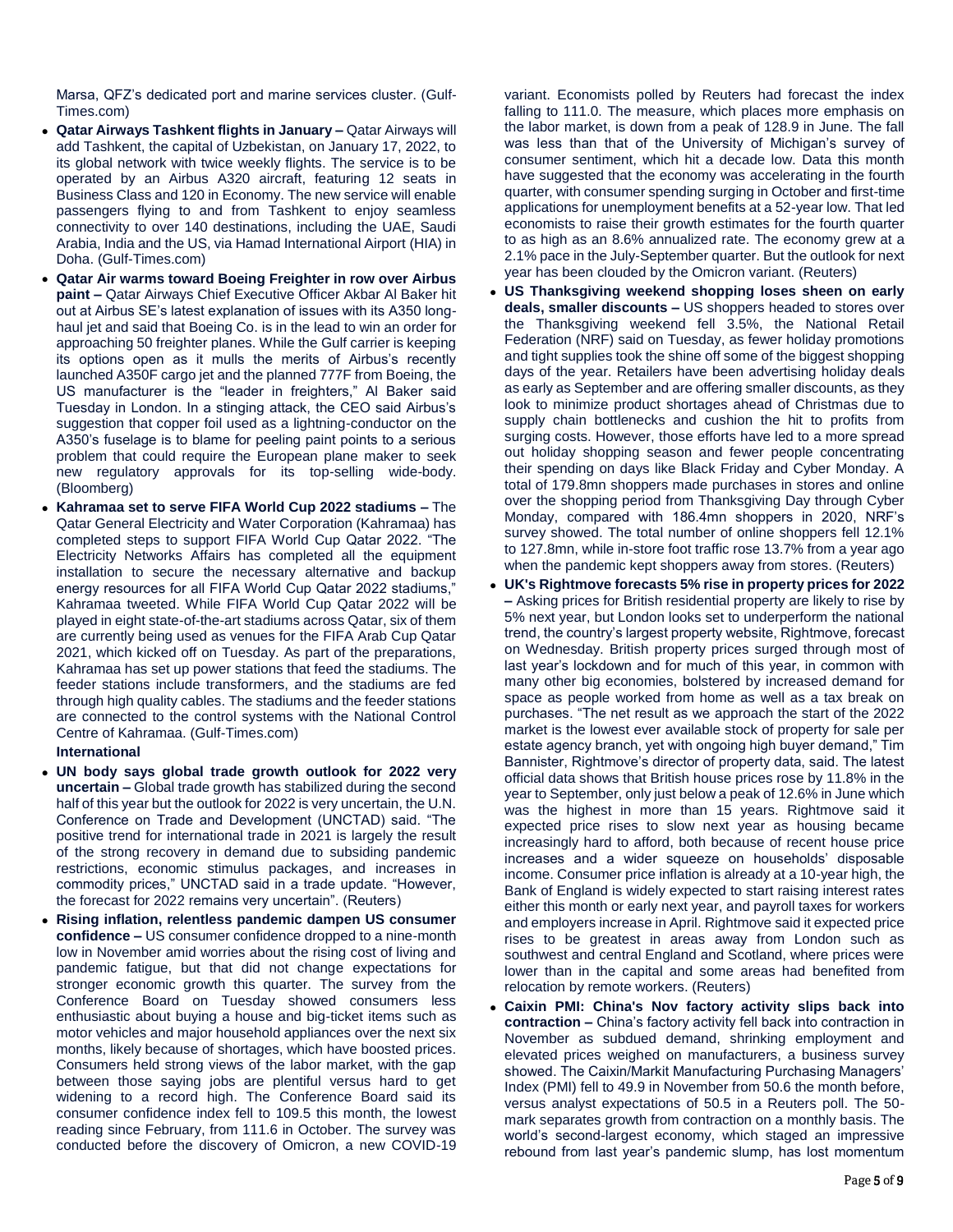since the second half as it grapples with a slowing manufacturing sector, debt problems in the property market and COVID-19 outbreaks. Analysts expect the slowdown in gross domestic product (GDP)seen in the third-quarter to continue in the fourth with demand expected to remain soft given the prolonged global COVID-19 pandemic. The findings from the private survey, which focuses more on small firms in coastal regions, stood in contrast with those in an official survey on Tuesday that showed manufacturing activity grew for the first time in three months. Production in November expanded for the first time in four months, while new orders slid back into contraction, the Caixin survey showed. Declines in employment also deepened. Cost pressures are finally easing after the relentless build-up in the past few months as government efforts to curb record high raw material prices paid off. A sub-index for input prices declined to 52.3 from 65.1 the previous month, driving a slowdown in output price inflation. Firms reported prices of steel fell at a steep pace in November, while the prices of chemicals and electronics remained high, the survey showed. (Reuters)

- **China factory activity unexpectedly grows as some bottlenecks ease –** China's factory activity unexpectedly picked up in November, growing for the first time in three months as the crippling surge in raw material prices and power rationing eased, taking some pressure off the manufacturing sector. The official manufacturing Purchasing Managers' Index (PMI) rose to 50.1 in November from 49.2 in October, data from the National Bureau of Statistics (NBS) showed. The 50-point mark separates growth from contraction. Analysts had expected it to come in at 49.6. The world's second-largest economy, which staged an impressive rebound from last year's pandemic slump, has lost momentum in the second half of this year as it grapples with slowing manufacturing, debt problems in the property market and COVID-19 outbreaks. Analysts expect the slowdown in gross domestic product (GDP)seen in the third-quarter to continue in the fourth with demand expected to remain soft. "A series of recently introduced policies and measures to ensure energy supply and stabilize market prices has been proven to be effective," said Zhao Qinghe, senior statistician at the NBS. "Power rationing eased somewhat in November while prices for some raw materials dropped significantly, driving an expansion in manufacturing PMI." Reflecting the positive headline PMI, a subindex for production rose to 52.0 in November from 48.4 in October while new orders fell at a slower pace, although November marked the fourth straight month of declines in customer demand. (Reuters)
- **Brazil's jobless rate drops to 12.6% in third quarter –** Brazil's jobless rate fell to 12.6% in the three months through September from 14.20% in the second quarter, statistics agency IBGE said on Tuesday, a larger drop than the market had expected. The median forecast in a Reuters poll projected an unemployment rate of 12.7%. The new data put Brazil's jobless rate at the lowest level since the first quarter of 2020, when unemployment was 12.4%, according to the latest reading. "We see the continuation of a process of recovery in the job market in a gradual way," said IBGE coordinator Adriana Beringuy. "In the third quarter, there was a significant process of growth in work, which allowed for a reduction in the unemployed population...," Beringuy said. IBGE said the number of jobless people fell by 9.3% compared with the three-month period ending in June, to 13.5 million people. At the same time, the number of people with jobs grew by 4% to 93mn, IBGE said. Yet Brazil's job market is still reeling from the effects of the COVID-19 pandemic. Despite the slight improvement, IBGE still estimates a high rate of informality in the Brazilian job market. There were some 38mn informal workers in the third quarter, the latest data showed. (Reuters)
- **Putin says Russia will work on attracting more foreign investors to stock market –** Russian President Vladimir Putin said Russia would work to make its domestic stock market more attractive for foreign investors in a speech at an investment forum. Non-resident investors have been reducing their holdings of Russia's OFZ treasury bonds in recent months as geopolitical risks have weighed on Russian assets, and the central bank has said foreign investors pose potential risks to Russia's finance sector stability. (Reuters)
- **Russian Cenbank to consider rate hike as Putin calls for action –** Russia's central bank will consider raising its key interest rate by up to 100 basis points at its December rate-setting meeting, Governor Elvira Nabiullina said before President Vladimir Putin called for pre-emptive measures. The country's key rate has increased six times this year from a record low of 4.25%, looking to control inflation that has accelerated to a fiveyear high above 8% and dented living standards. "It is a serious problem, really sensitive for citizens, especially for families with low incomes," President Putin told an investment forum in Moscow. Moscow has been trying to contain high food inflation with taxes on grain exports as well as higher interest rates. However, inflation stood at 8.05% on Nov. 22, compared with the central bank's 4% target and a year-end forecast of 7.4-7.9%. Central bank chief Nabiullina said the key interest rate could be raised from 7.5% by up to 100 points at its December 17 board meeting. The central bank, which is independent from the Kremlin and government, has said it planned to keep its key rate above 6% until at least mid-2023 to bring down inflation. Nabiullina said that holding rates unchanged at the December meeting is the least likely scenario. Earlier on Tuesday, she said it was premature to speak of lowering the 4% inflation target in the future. (Reuters) **Regional**
- **Fitch: Omicron could bring forward year-end Sukuk slowdown –** The year-end Sukuk issuance slowdown could come earlier than usual in 2021 as volatility and uncertainties spike on concerns about the new COVID-19 variant Omicron, according to Fitch Ratings. The global ratings agency said concerns hinged around the re-emergency of COVID cases due to the new variant and possible further lockdowns in some countries. Bashar Al Natoor, Global Head of Islamic Finance, at Fitch Ratings, said in most of the Organization of Islamic Cooperation's 57 states vaccination levels are still below the 70 to 80% which is suggested as consistent with herd immunity. ''New COVID-19 variants (in this case Omicron) come with additional uncertainties. These include whether Omicron will have an increased transmissibility and/or pose higher health risks, the level of vaccines efficiency and whether protection against this variant is maintained.'' (Zawya)
- **OPEC oil output boost in November again falls short of target –** The increase in OPEC's oil output in November has again undershot the rise planned under a deal with allies, a Reuters survey found on Tuesday, bringing a lack of capacity in some producers into focus ahead of a policy meeting this week. OPEC pumped 27.7mn bpd in November, the survey found, a rise of 220,000bpd from the previous month but below the 254,000 increase allowed under the supply deal. OPEC +, are gradually relaxing 2020's output cuts as demand recovers from the pandemic. But many smaller producers can't raise supply and others have been wary of pumping too much in case of renewed COVID-19 setbacks. (Zawya)
- **OPEC+ begins two days of talks amid oil rout –** OPEC+ begin two days of meetings on Wednesday to decide whether to release more oil into the market or restrain supply amid an oil price rout and fears the Omicron coronavirus variant could weaken global energy demand. Oil prices fell to near \$70 a barrel on Tuesday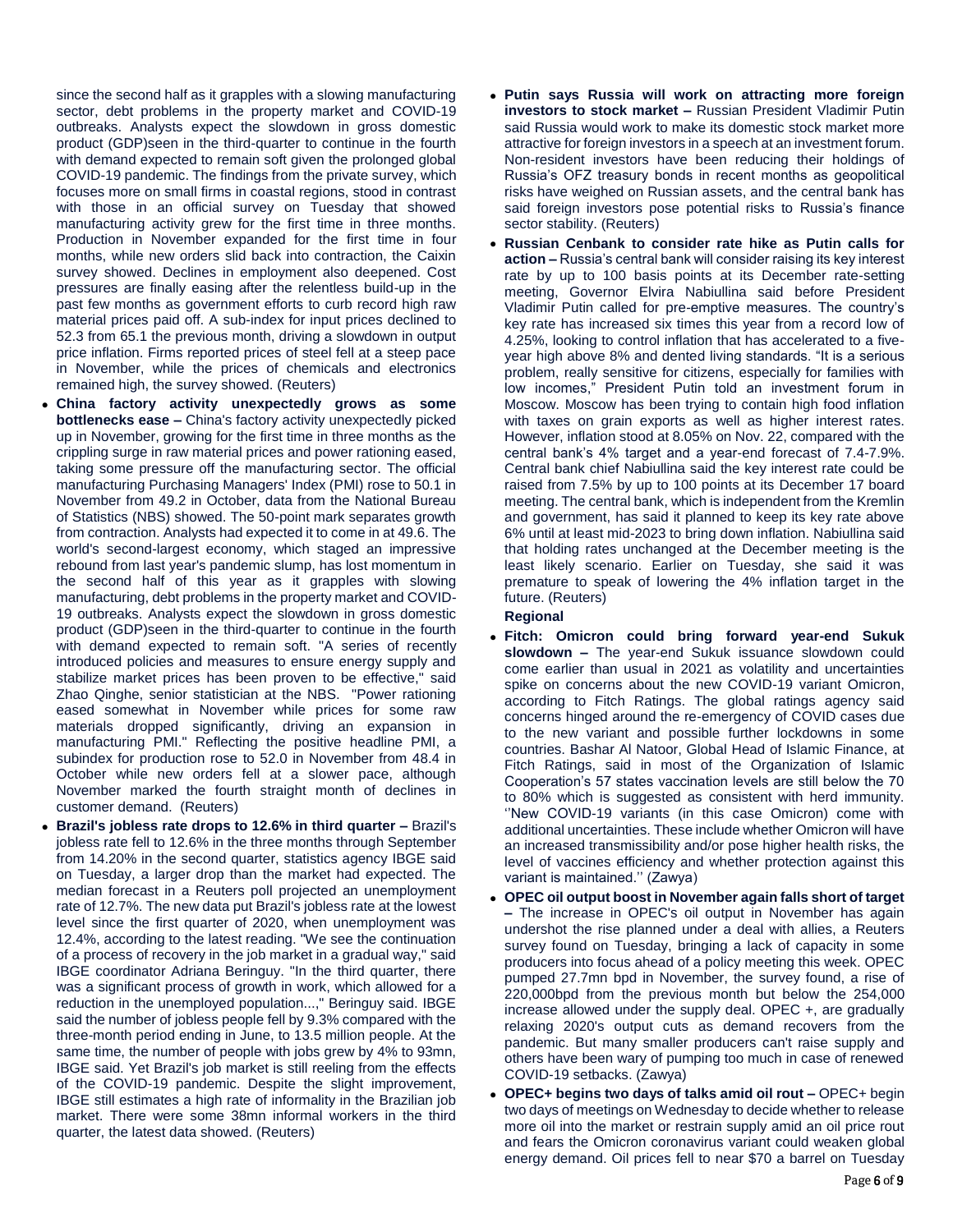from as high as \$86 in October, posting their biggest monthly decline since the outset of the pandemic, as the new variant raised fears of a supply glut. (Reuters)

- **Kamco Invest: GCC banking sector net profits show increase; hit \$9.4bn in 3Q –** GCC banking sector net profits showed a QoQ increase almost equivalent to the decline in loan loss provision (LLP) during Q3 2021, according to asset management company Kamco Invest. Total banking sector net profits reached \$9.4bn in Q3 2021 as compared to \$8.3bn during Q2 2021. Profits continued to remain below pre-COVID levels of \$10.2bn reported in Q3 2019. Nevertheless, QoQ growth was seen across the GCC, barring in Oman, with Saudi Arabia, Kuwait and Bahraini banks seeing double digit growth. Profits reported by Saudi Arabian banks reached one of the highest quarterly levels of \$3.5bn as compared to \$2.9bn in Q2 2021 and \$3.2bn in Q3 2020. UAE and Qatari banks showed high single digit bottom-line growth of 7.7% and 7.3%, respectively. Out of the 60 banks that reported earnings during the quarter 19 banks reported a QoQ drop in net profits during Q3 2021 while in terms of YoY growth, nine banks reported a decline. (Zawya)
- **US moves to cool tensions with Saudi Arabia over oil prices –**The US is trying to re-focus its energy relationship with top Middle East OPEC countries, notably Saudi Arabia, after a period of tension between Washington and Riyadh over high oil prices. The top American energy diplomat, Amos Hochstein, held meetings this week with officials in the Middle East, including Saudi Energy Minister Prince Abdulaziz bin Salman on Tuesday. "We discussed areas where the US and Saudi Arabia can partner to invest in the energy transition and collaborate to build a 21st century clean energy architecture," Hochstein said. (Bloomberg)
- **Saudi's Maharah says unit signs MoU to acquire 40% stake in Salis –** Saudi Arabia's Maharah Human Resources Co. said its wholly owned subsidiary Growth Avenue Investment Co. is signing a MoU to acquire a 40% stake in Salis For Trading and Marketing Co., an on-demand home services application. In a statement to the Saudi Tadawul bourse on Tuesday, Maharah said the MoU is valid for three months, during which period it will conduct due diligence, valuation, final negotiations, sign a Share Purchase Agreement (SPA) and apply to for approvals from relevant bodies. It didn't disclose any terms for the potential acquisition. (Zawya)
- **16 more Fintech firms enter Saudi market in Q3 of 2021 –** Saudi Arabia issued licenses to 16 Fintech companies in the third quarter of 2021, Sabq quoted Saudi Central Bank governor as saying at an event on Monday. Fahad Almubarak said 13 of those companies work in the field of payments and electronic wallets, and three firms are engaged in insurance and finance sector. Saudi Arabia witnessed a 37% rise in the number of Fintech firms entering the market and also recorded an increase in venture capital investments that exceeded SR680mn. (Zawya)
- **Saipem awarded contract worth about \$750mn by Saudi Aramco –** Saipem signed new contract with Saudi Aramco on Jafurah Development Program in Saudi Arabia, according to a statement. The contract has a total value of approx. \$750mn includes engineering, supply of materials, construction, and commissioning of approx. 835km of pipelines (Bloomberg)
- **Saudi Arabia's Alhokair signs master franchise with Subway and Secrets –** Saudi Arabian entertainment and hospitality company Fawaz Abdulaziz Alhokair Co (Alhokair) has signed master franchises with global sandwich shop chain Subway and Lebanese baker and patisserie Secrets. In a statement to the Saudi Stock Exchange (Tadawul) Alhokair said the new agreements are in line with its strategy to transition to a lifestyle retailer while expanding its food and beverage (F&B) portfolio. Under the agreement, the company said it will capitalize on the

existing 210 Subway restaurants in the kingdom, and plans to expand aggressively, adding a further 145 stores within six years. The company will also introduce the Lebanese bakery brand Secrets to the kingdom. (Zawya)

- **Jadwa Investment revises up Saudi GDP growth in 2022, expects budget surpluses till 2023 –** Saudi investment bank, Jadwa Investment, revised its forecast for Saudi Arabia's GDP growth next year, while it expects the Kingdom's to report budget surpluses in 2022 and 2023 as the government will cut spending, according to a report today. The Kingdom's GDP is expected to grow by 7% next year up from last month's forecast of 5.1%, it said. The surplus next year is expected at SR35bn while that of 2023 is estimated at SR37bn. (Zawya)
- **Olam says purchase of 10% of Saudi Flour Mill Company completed –** The acquisition of one of the flour milling companies tendered for privatization by the National Centre for Privatization and the Saudi Grains Organization, has been completed by a consortium that comprises National Agricultural Development Company, Al Rajhi International for Investment Company, Ajlan & Bros and Olam International. Olam will participate as the technical partner with a minority stake of 10% in Food Security Holding Company and the remaining 90% owned by the other consortium members. (Bloomberg)
- **USWC September imports of Saudi oil rise to 2-year high –** Saudi crude shipments into the US West Coast reached 228k bpd in September, the biggest volume since July 2019, based on EIA's monthly report. Gulf Coast intake of Saudi oil reached 208k bpd, largest supply since July 2020 when the final installments of Arabian crude reached the US Gulf following a bitter price war between the Kingdom and Russia. (Bloomberg)
- **UAE to raise investments in pharmaceutical industry by 20% –** The UAE intends to boost investments in the pharmaceutical industry by 20% and widen its export reach in the region, Sheikh Mohammed bin Rashid Al Maktoum, Vice President, PM of the UAE and Ruler of Dubai, has confirmed. The move was approved by the UAE cabinet meeting at Expo 2020 Dubai on Monday, during which government officials also agreed to adopt a national policy that will promote and protect the public's health, as well as to clear the housing loans of low-income Emiratis. "Today, I chaired a cabinet meeting at Expo Dubai, during which we adopted a national policy for medicine with the aim of ensuring its availability at all times to all those in need," the Dubai ruler said on Twitter. (Zawya)
- **Indian Fintech Cashfree invests \$15mn in UAE-based payment firm Telr –** Indian Fintech start-up Cashfree Payments said on Tuesday that it has acquired a controlling stake worth \$15mn in Telr, a payment service provider that operates in the UAE and Saudi Arabia markets. The equity investment will enable Cashfree to expand its presence in the MENA region, home to a large and growing market for e-commerce with an estimated value of \$8.3bn as of 2017. "With this investment, Cashfree becomes one of the largest shareholders in the company," Cashfree said in a statement without divulging the size of the acquired stake. The company also revealed plans to establish a cross-border platform with Telr to facilitate payment transactions between businesses in India and the MENA region. (Zawya)
- **Dubai real estate deals reach AED3.2bn in the last week of November –** Dubai real estate transactions reached AED3.2bn for the last week of November, with a transaction in Island 2 recorded as the biggest, at AED60mn. The total of 1,186 deals recorded covered 120 plots and 787 apartments and villas. The mixed use community of Jabal Ali First recorded the most transactions with 49 sales worth AED138.8mn, followed by Nad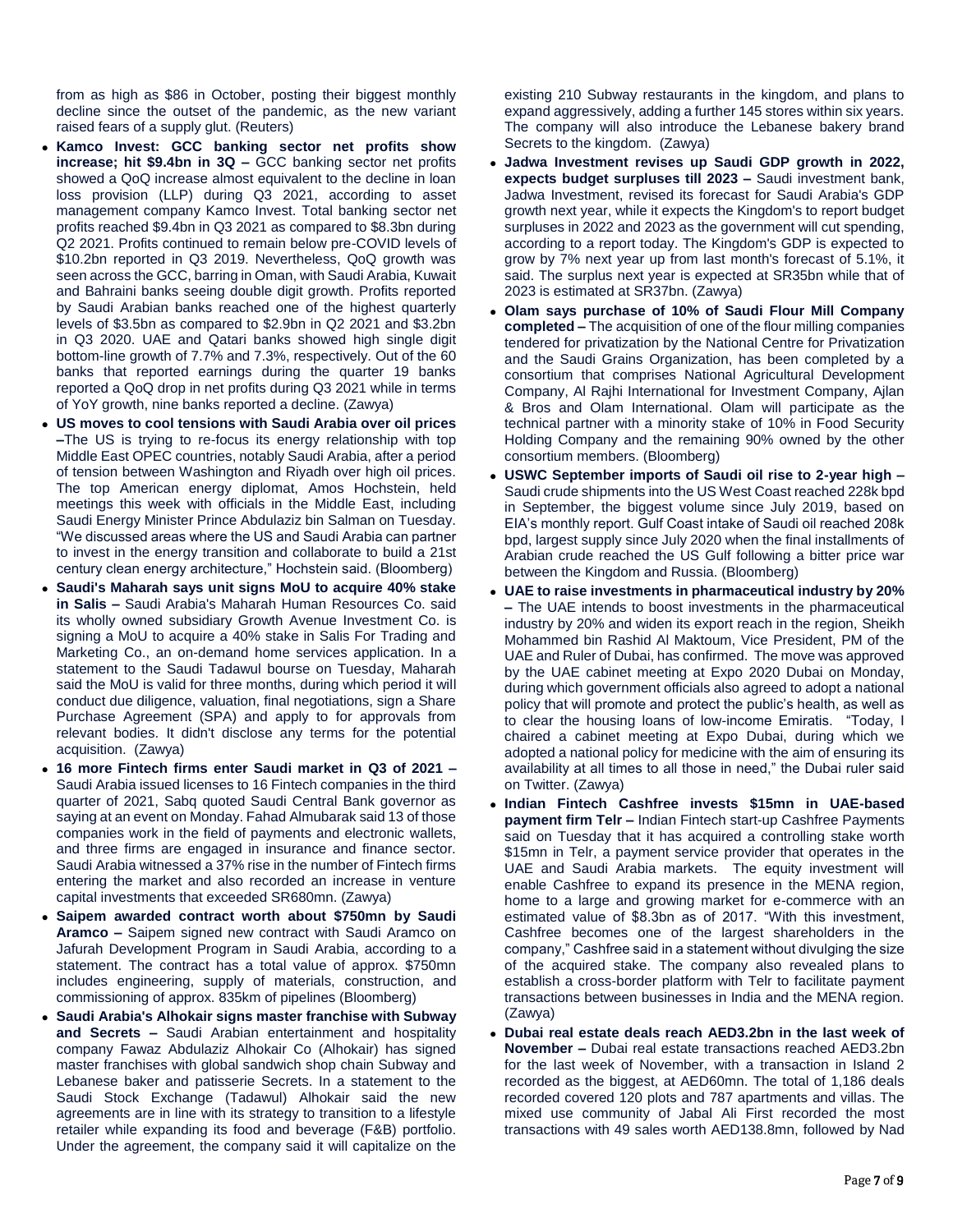Al Shiba Third, with 12 sales transactions worth AED 33.1mn, and Al Yufrah 3 with 11 sales transactions worth AED10mn. (Zawya)

- **Emirates warns Omicron could cause 'significant traumas' for aviation industry –** A major hit to the peak December travel season because of the Omicron variant of the coronavirus would cause "significant traumas" in the global aviation business, Emirates airline President Tim Clark said on Tuesday. Clark said Emirates was working on the basis the newly discovered variant could be dealt with effectively by vaccines, but acknowledged the next few weeks would prove critical for the industry as scientists assess the risks. (Reuters)
- **Dubai State Utility DEWA Is Said to Select Banks for Record IPO** – State-owned utility Dubai Electricity & Water Authority has picked banks to arrange what could be the biggest -ever listing in the Persian Gulf emirate, people with knowledge of the matter said. DEWA has chosen Citigroup Inc., HSBC Holdings and Emirates NBD Bank to lead the offering, the people said, asking not to be identified because the information is private. It is planning to seek a valuation of around \$20bn to \$25bn, according to one of the people. The Dubai government said in early November that it wants to sell shares in 10 government -backed companies, part of a bid to revive trading volumes and catch up with rival exchanges in Abu Dhabi and Riyadh. It's been encouraging private and family -owned businesses to follow suit to help deepen the capital market in the Middle Eastern financial center. DEWA has also selected other banks to work on the share sale in more junior roles, the people said. While Dubai firms are required to sell at least 25% of their shares in an IPO, the utility may try to list a smaller amount at first, the people said. (Bloomberg)
- **Oman announces 13 projects worth OMR3.5bn –** Oman Investment Authority (OIA) has unveiled 13 projects to the tune of nearly OMR3.5bn as part of celebrations marking the 51st National Day. The projects embody the OIA's strategy that aligns with Oman Vision 2040, Nassir Sulaiman Al Harthi, Deputy Chairman of OIA, was quoted as saying by Oman News Agency (ONA). The OIA sees various goals for implementing the projects: They enhance efforts to diversify Oman's economy, attract investments, empower government -private sector partnership, provide jobs for Omani citizens and realize fiscal sustainability, said Al Harthi. (Zawya)
- Oman sells OMR56.41mn 91-day bills; bid-cover 1.35 Oman sold OMR56.41mn of bills due March 2, 2022 on November 30. Investors offered to buy 1.35 times the amount of securities sold. The bills were sold at a price of 99.822, have a yield of 0.714% and will settle on December 1. (Bloomberg)